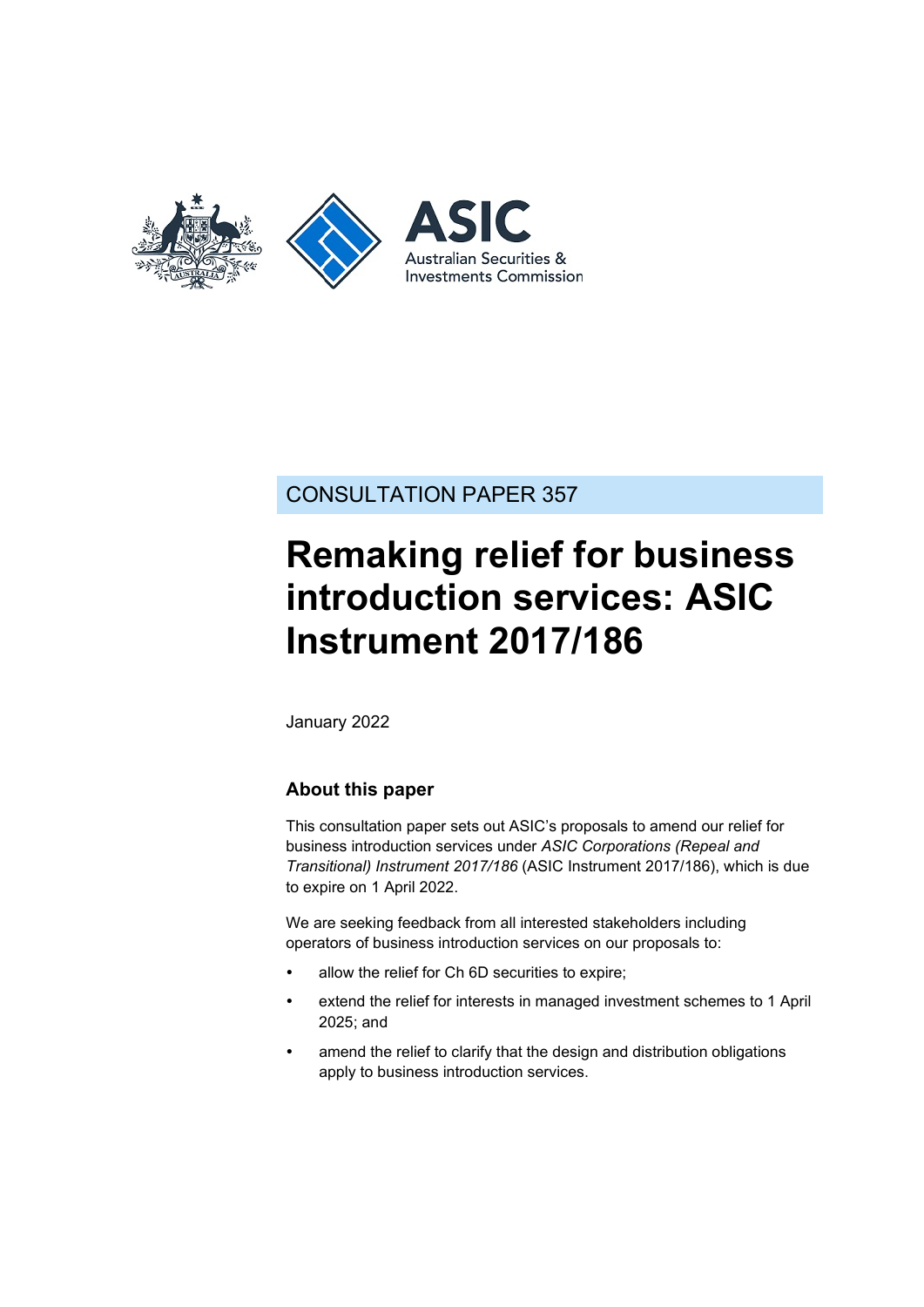#### **About ASIC regulatory documents**

In administering legislation ASIC issues the following types of regulatory documents.

**Consultation papers**: seek feedback from stakeholders on matters ASIC is considering, such as proposed relief or proposed regulatory guidance.

**Regulatory guides**: give guidance to regulated entities by:

- explaining when and how ASIC will exercise specific powers under legislation (primarily the Corporations Act)
- explaining how ASIC interprets the law
- describing the principles underlying ASIC's approach
- giving practical guidance (e.g. describing the steps of a process such as applying for a licence or giving practical examples of how regulated entities may decide to meet their obligations).

**Information sheets**: provide concise guidance on a specific process or compliance issue or an overview of detailed guidance.

**Reports**: describe ASIC compliance or relief activity or the results of a research project.

#### **Document history**

This paper was issued on 25 January 2022 and is based on the Corporations Act as at the date of issue.

### **Disclaimer**

The proposals, explanations and examples in this paper do not constitute legal advice. They are also at a preliminary stage only. Our conclusions and views may change as a result of the comments we receive or as other circumstances change.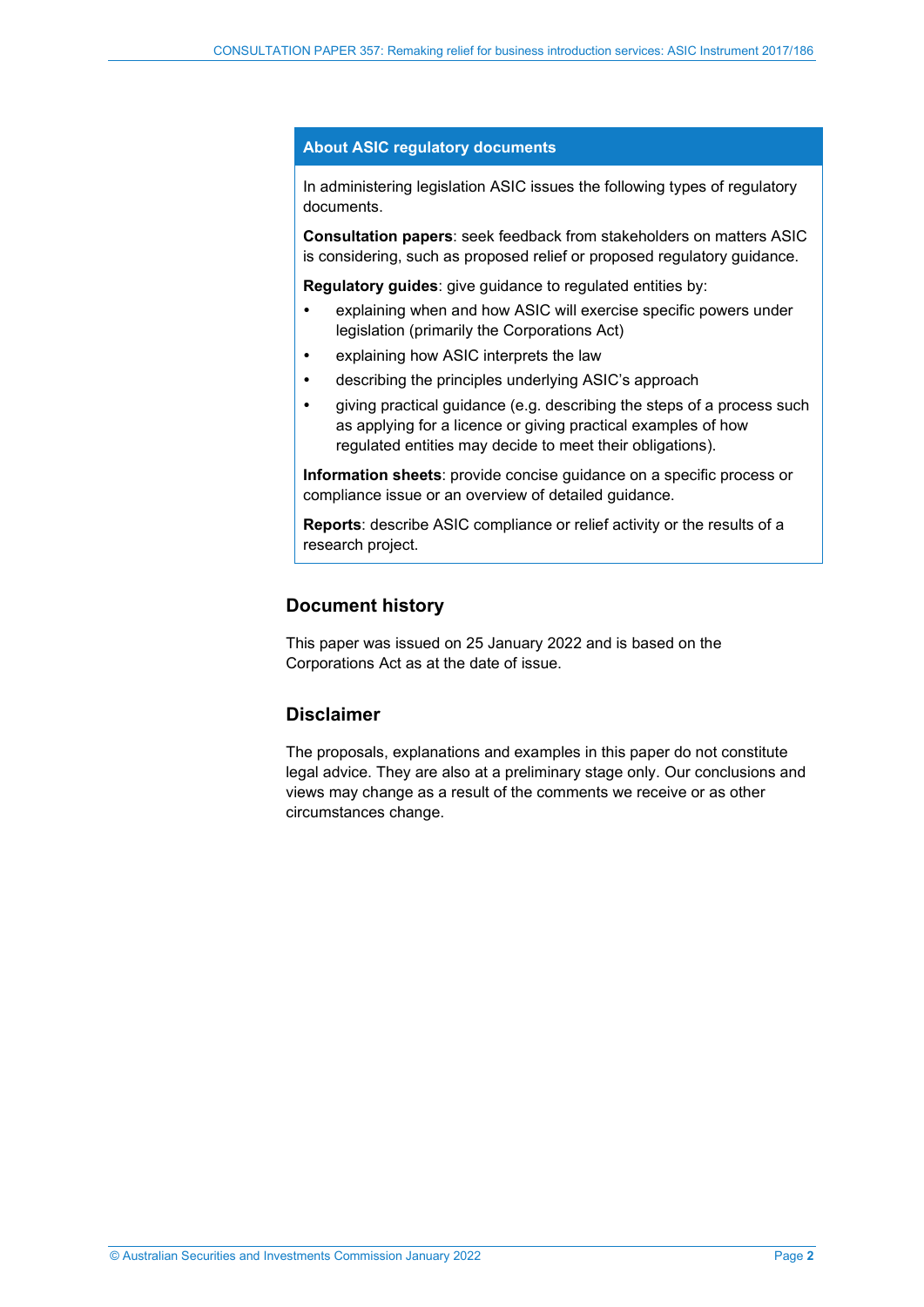# **Contents**

| A  | ASIC's approach to remaking legislative instruments  5                                                               |  |  |
|----|----------------------------------------------------------------------------------------------------------------------|--|--|
| в  | ASIC relief for business introduction services 6<br>What are the implications of the crowd-sourced funding regime? 8 |  |  |
| C. | Clarifying that the design and distribution obligations apply 14                                                     |  |  |
| D  |                                                                                                                      |  |  |
|    |                                                                                                                      |  |  |
|    |                                                                                                                      |  |  |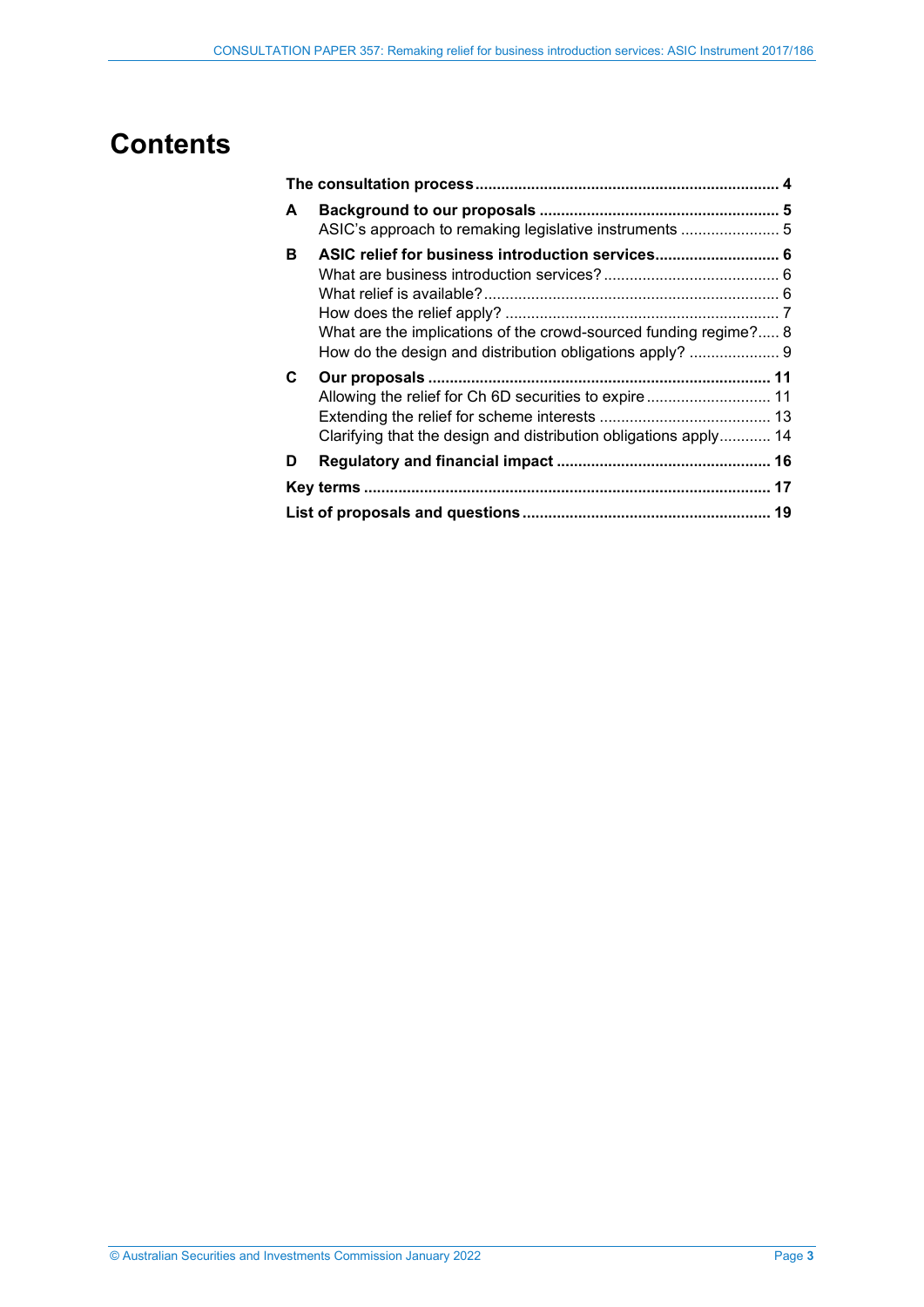# <span id="page-3-1"></span><span id="page-3-0"></span>**The consultation process**

You are invited to comment on the proposals in this paper, which are only an indication of the approach we may take and are not our final policy.

As well as responding to the specific proposals and questions, we also ask you to describe any alternative approaches you think would achieve our objectives.

We are keen to fully understand and assess the financial and other impacts of our proposals and any alternative approaches. Therefore, we ask you to comment on:

- the likely compliance costs;
- the likely effect on competition; and
- other impacts, costs and benefits.

Where possible, we are seeking both quantitative and qualitative information. We are also keen to hear from you on any other issues you consider important.

Your comments will help us develop our policy on business introduction services. In particular, any information about compliance costs, impacts on competition and other impacts, costs and benefits will be taken into account if we prepare a Regulation Impact Statement: see Section [D,](#page-15-0) 'Regulatory and financial impact'.

#### **Making a submission**

You may choose to remain anonymous or use an alias when making a submission. However, if you do remain anonymous we will not be able to contact you to discuss your submission should we need to.

Please note we will not treat your submission as confidential unless you specifically request that we treat the whole or part of it (such as any personal or financial information) as confidential.

Please refer to our privacy policy at www.asic.gov.au/privacy for more information about how we handle personal information, your rights to seek access to and correct personal information, and your right to complain about breaches of privacy by ASIC.

Comments should be sent by **15 February 2022** to:

email: [policy.submissions@asic.gov.au](mailto:policy.submissions@asic.gov.au)

#### **What will happen next?**

| Stage 1                     | 25 January 2022 | ASIC consultation paper released       |  |
|-----------------------------|-----------------|----------------------------------------|--|
| 15 February 2022<br>Stage 2 |                 | Comments due on the consultation paper |  |
| Stage 3                     | 1 April 2022    | Commencement of remade instrument      |  |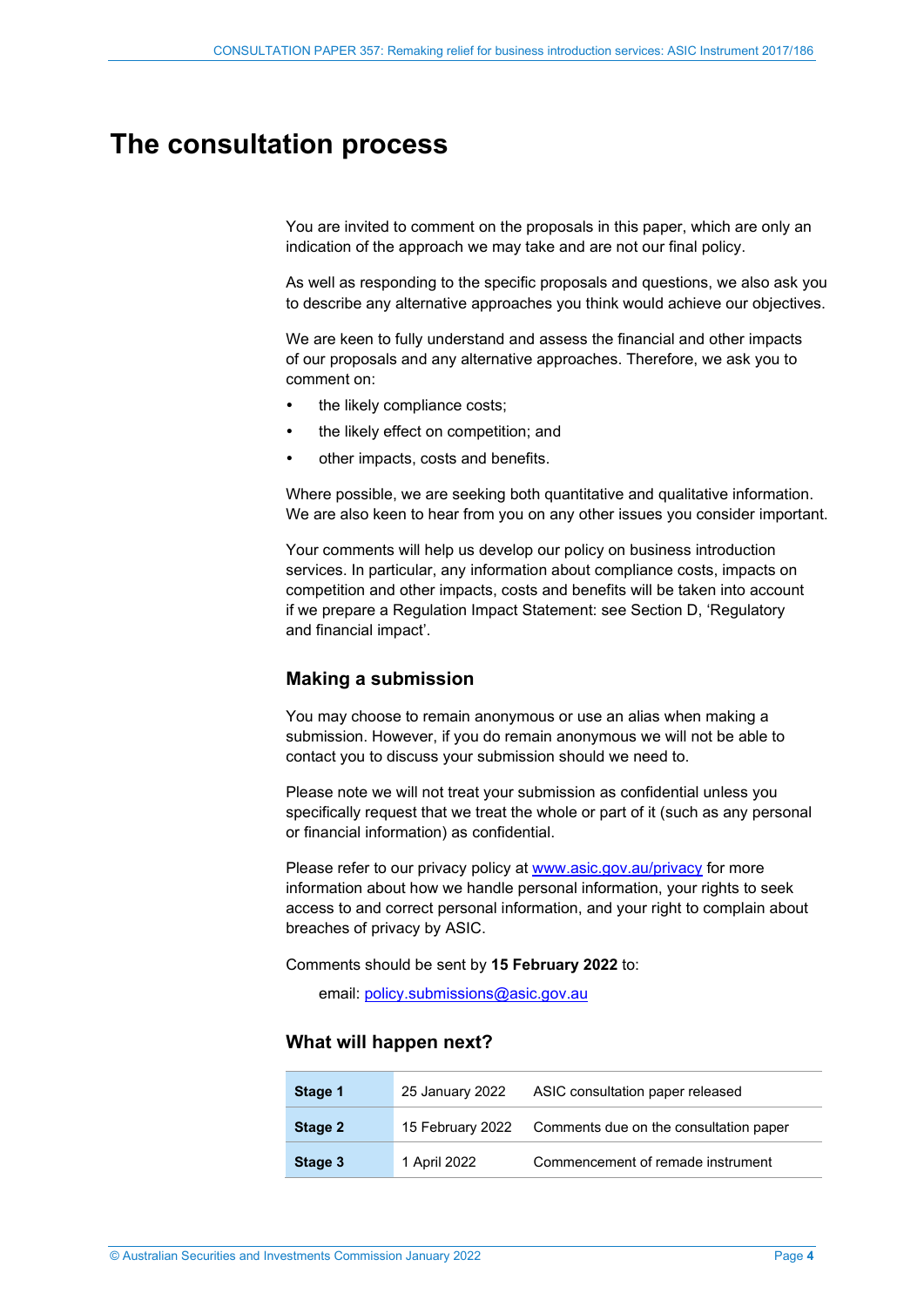# <span id="page-4-0"></span>**A Background to our proposals**

#### **Key points**

When considering whether to extend the operation of a legislative instrument or allow it to expire, ASIC will carefully consider the continuing regulatory and financial impact of the instrument and whether it retains its effectiveness in addressing an identified issue or problem.

We will consult affected stakeholders on all ASIC legislative instruments that have more than a minor or machinery regulatory impact.

## <span id="page-4-1"></span>**ASIC's approach to remaking legislative instruments**

1 ASIC will consult affected stakeholders on all ASIC legislative instruments that have more than a minor or machinery regulatory impact, and are subject to sunsetting, to ensure:

- (a) we carefully consider the continuing regulatory and financial impact of the instrument; and
- (b) the instrument retains its effectiveness in addressing an identified issue or problem.
- 2 If it is necessary to extend a legislative instrument, our focus is on making it clear and user friendly. We will also, where possible, simplify and rationalise its content and conditions. For example, we will remove or reduce an obligation or burden in a legislative instrument if we are able to do so without undermining ASIC's vision of a fair, strong and efficient financial system for all Australians.
- 3 Generally, a Regulation Impact Statement (RIS) is required for new and amended policy that has a significant regulatory impact: see the **Australian** [Government's Impact Analysis Framework.](https://obpr.pmc.gov.au/impact-analysis-process)
- 4 If an instrument no longer serves a regulatory purpose, we are of the view that it should be repealed or allowed to expire. This is because we hope to ensure that only instruments that serve a regulatory purpose are maintained.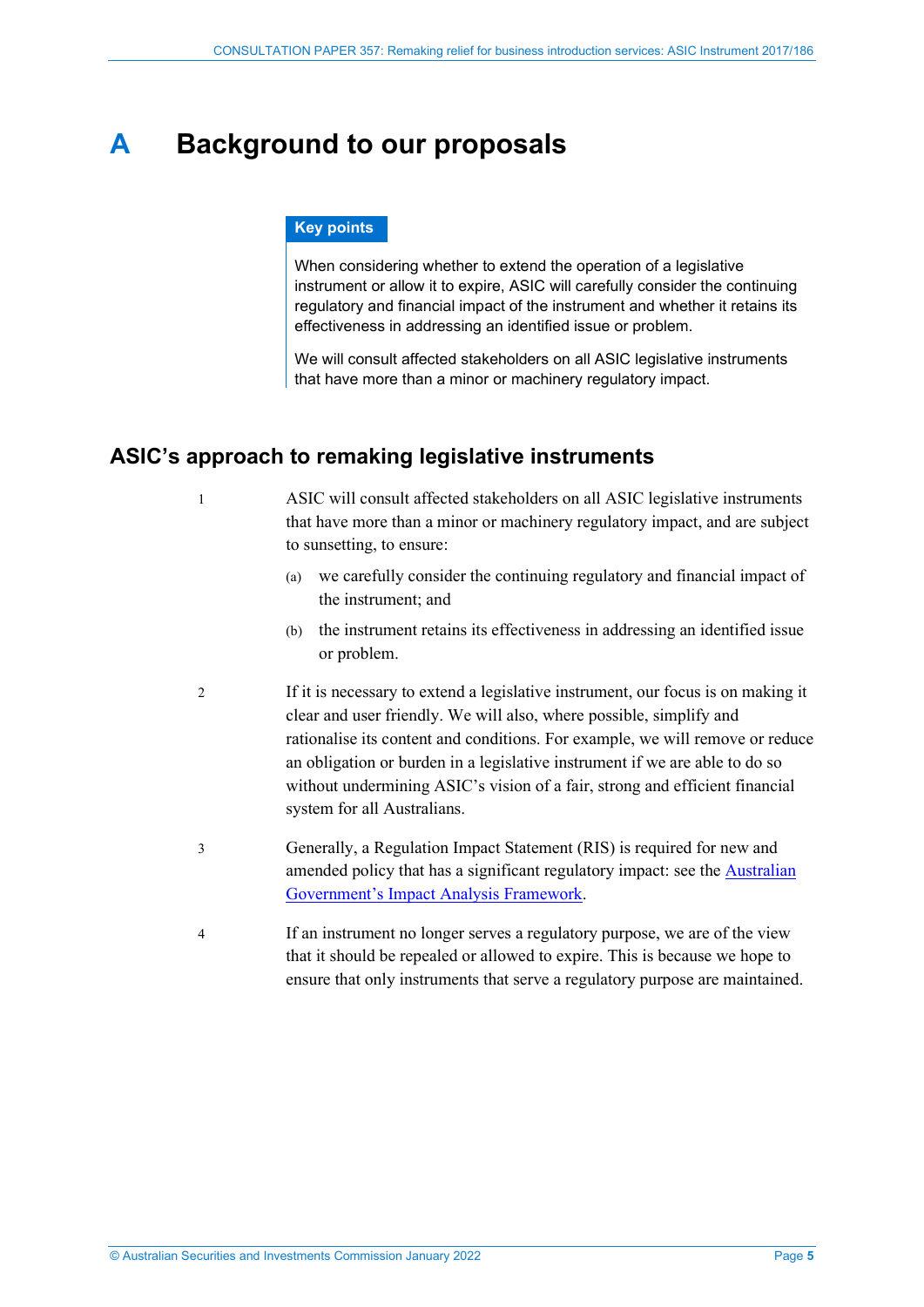# <span id="page-5-0"></span>**B ASIC relief for business introduction services**

#### **Key points**

ASIC has provided conditional relief for business introduction services from certain requirements under *[ASIC Corporations \(Repeal and Transitional\)](https://www.legislation.gov.au/Details/F2019C00217)  [Instrument 2017/186](https://www.legislation.gov.au/Details/F2019C00217)* (ASIC Instrument 2017/186) until 1 April 2022.

As part of our review and consultation on the policy settings under this relief, we are seeking to assess the impact of other regulatory developments on business introduction services, including the introduction of the crowdsourced funding regime and design and distribution obligations.

### <span id="page-5-1"></span>**What are business introduction services?**

- 5 Business introduction services identify potential investors and issuers or sellers by circulating information about investment opportunities. Information is circulated in various ways including through publications (e.g. brochures, bulletins or web platforms) and by holding meetings.
- 6 Circulating information about an investment opportunity may constitute making an offer or invitation to invest in securities or interests in managed investment schemes (scheme interests) and various provisions of the Corporations Act will generally apply.

# <span id="page-5-2"></span>**What relief is available?**

- 7 ASIC [Class Order \[CO 02/273\]](https://www.legislation.gov.au/Details/F2007B00368) *Business introduction and matching services* gave conditional relief from the fundraising, financial product disclosure, hawking and advertising requirements in the *Corporations Act 2001* (Corporations Act) that would apply to a person making or calling attention to offers of securities or scheme interests through a business introduction service.
- 8 [ASIC Instrument 2017/186](https://www.legislation.gov.au/Details/F2019C00217) repealed the original [CO 02/273] but preserved its effect for two years until 23 March 2019.
- 9 *[ASIC Corporations \(Amendment\) Instrument 2019/216](https://www.legislation.gov.au/Details/F2019L00325)* (ASIC Instrument 2019/216) preserved the relief provided by [CO 02/273] until 1 April 2022. This extension was to allow ASIC to review and consult on the policy settings in the original [CO 02/273] and assess the impact of the crowdsourced funding (CSF) regime on the relief.

Note 1: See [Media Release \(19-067MR\)](https://asic.gov.au/about-asic/news-centre/find-a-media-release/2019-releases/19-067mr-asic-extends-relief-provided-for-business-introduction-services/) *ASIC extends relief provided for business introduction services*.

Note 2: In this paper, 'relief' means the relief provided by [CO 02/273] as preserved by ASIC Instrument 2017/186, unless otherwise specified.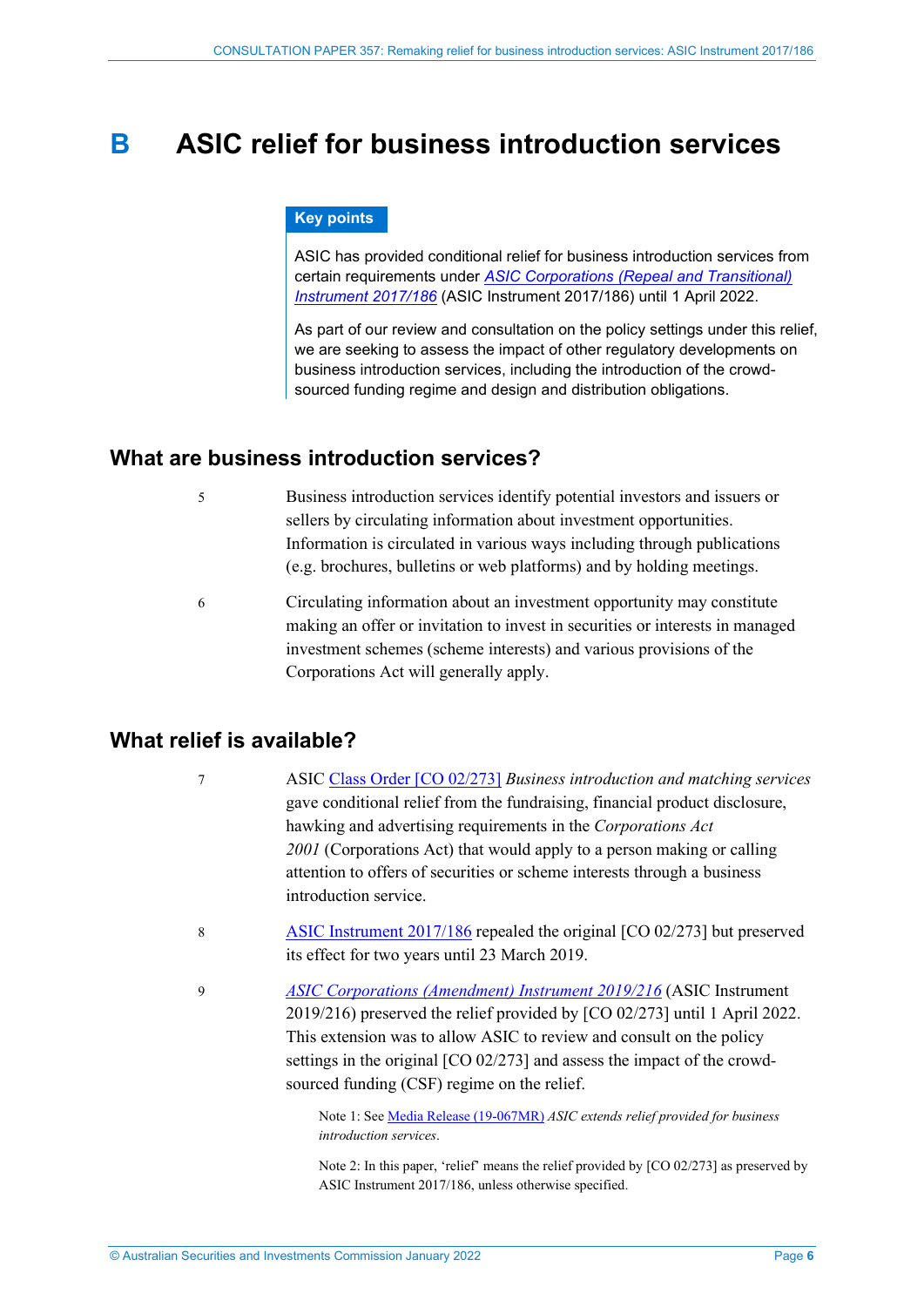# <span id="page-6-0"></span>**How does the relief apply?**

| 10 | ASIC provides conditional relief in ASIC Instrument 2017/186 from certain<br>requirements in the Corporations Act that would otherwise apply to those<br>involved in business introduction services. |
|----|------------------------------------------------------------------------------------------------------------------------------------------------------------------------------------------------------|
| 11 | Separate relief is provided for each of the following categories:                                                                                                                                    |
|    | operators of business matching services;<br>(a)                                                                                                                                                      |
|    | persons who propose to issue or sell securities or scheme interests<br>(b)<br>through the use of business introduction services;                                                                     |
|    | persons who endorse, verify or provide an assessment of any<br>(c)<br>information about the securities or scheme interests provided by an<br>issuer or seller; and                                   |
|    | persons who publish any document relating to business introduction<br>(d)<br>services.                                                                                                               |
| 12 | ASIC provides conditional relief in ASIC Instrument 2017/186 from the<br>provisions summarised in Table 1.                                                                                           |

| <b>Requirements</b>                                       | <b>Provision</b>              | <b>Description</b>                                                                                                                                                                                                                                                                                                                                                                               |  |  |  |
|-----------------------------------------------------------|-------------------------------|--------------------------------------------------------------------------------------------------------------------------------------------------------------------------------------------------------------------------------------------------------------------------------------------------------------------------------------------------------------------------------------------------|--|--|--|
| Offer or issue of<br>debentures under<br>Ch <sub>2L</sub> | Pts 21 1-21 5                 | Chapter 2L imposes an obligation on the person who makes an offer<br>or issues debentures to enter into a trust deed that complies with<br>certain requirements. Chapter 2L also imposes duties on the trustee,<br>borrower and guarantor.                                                                                                                                                       |  |  |  |
| Fundraising                                               | Pts 6D.2 and<br>6D.3 in Ch 6D | Chapter 6D establishes the statutory regime applying to fundraising<br>through the offer of securities (including shares and debentures) for<br>issue or sale in Australia. It outlines when a person offering securities<br>for issue or sale must lodge a disclosure document with ASIC and the<br>relevant form, content and procedural requirements applying to that<br>disclosure document. |  |  |  |
|                                                           |                               | Chapter 6D also sets out certain prohibited conduct in relation to<br>fundraising activity and outlines the circumstances in and extent to<br>which persons may be liable for defective disclosure documents.<br>Chapter 6D also provides certain statutory remedies for investors.                                                                                                              |  |  |  |
| Small-scale<br>personal offers of<br>securities           | s708(1) and<br>1012E          | The relief broadens the ability of a body to make small-scale personal<br>offers of securities (20 investors and \$2 million limit) without the need<br>for disclosure under s708(1) or s1012E by enabling up to \$5 million to<br>be raised where such offerings are conducted through a business<br>introduction service.                                                                      |  |  |  |

#### <span id="page-6-1"></span>**Table 1: Relief under [CO 02/273] from Corporations Act requirements**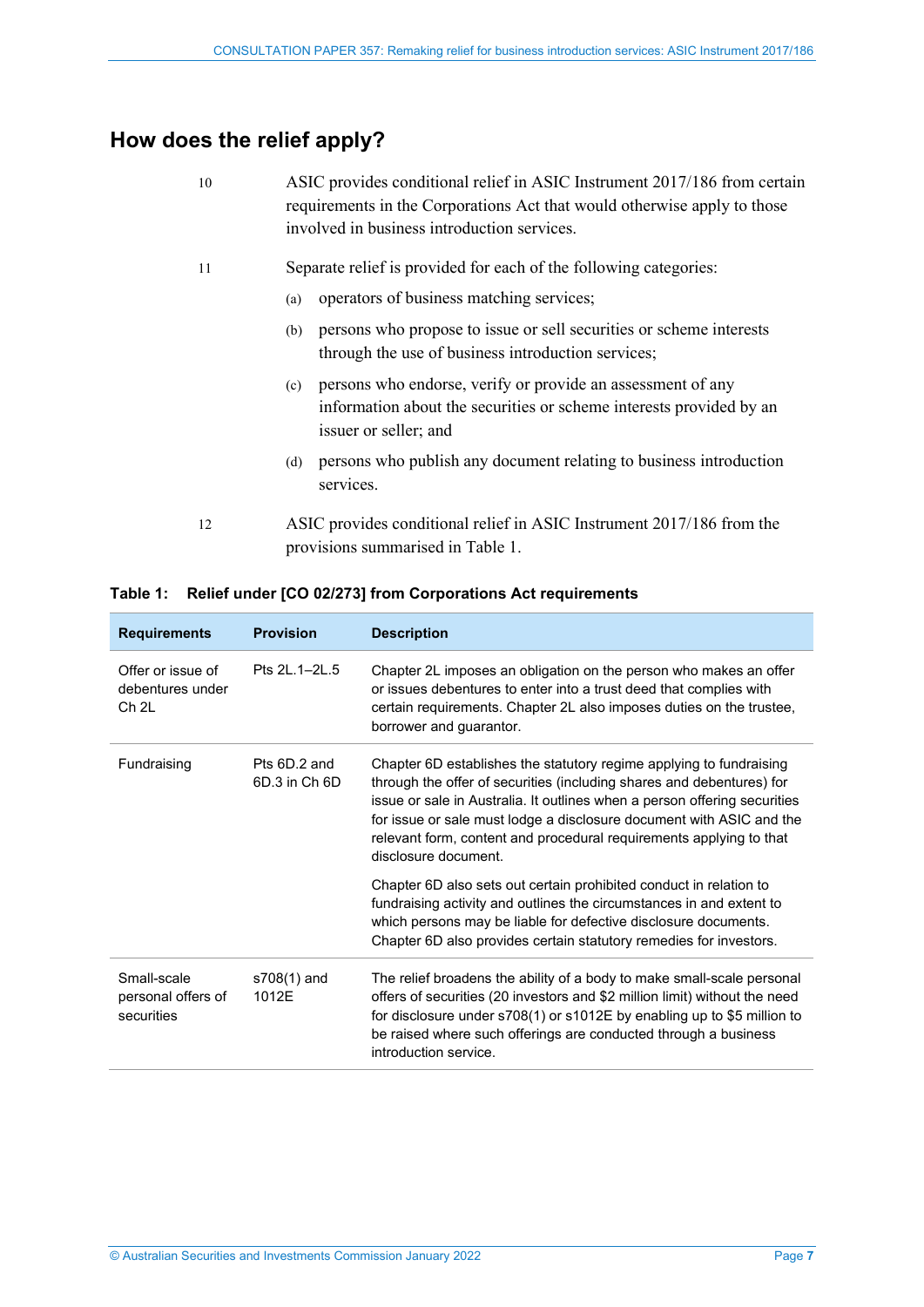| <b>Requirements</b>                                            | <b>Provision</b>  | <b>Description</b>                                                                                                                                                                                                                                                                                                                                                                                                       |  |  |
|----------------------------------------------------------------|-------------------|--------------------------------------------------------------------------------------------------------------------------------------------------------------------------------------------------------------------------------------------------------------------------------------------------------------------------------------------------------------------------------------------------------------------------|--|--|
| Financial product<br>disclosure                                | Pt 7.9 in Ch 7    | Part 7.9 sets out the situations which give rise to the obligation to give<br>another person a Product Disclosure Statement (PDS) as well as<br>other disclosure obligations. These obligations may apply to persons<br>involved in giving financial product advice, or an offer relating to the<br>issue or sale of a financial product through business introduction<br>services.                                      |  |  |
| Advertising and<br>publicity                                   | s734 and<br>1018B | The relief enables a person involved in business introduction services<br>to advertise and publish statements that directly or indirectly refer to<br>an offer or intended offer of securities or other financial products. The<br>publications must meet the requirements in [CO 02/273] for the<br>exemption to apply.                                                                                                 |  |  |
| Hawking                                                        | s992A(1)          | Section 992A(1) prohibits a person from offering financial products for<br>issue or sale during, or because of, an unsolicited meeting with<br>another person.                                                                                                                                                                                                                                                           |  |  |
| 13                                                             |                   | $[CO 02/273]$ does not provide relief from the licensing provisions of the<br>Corporations Act and we do not propose to provide any licensing relief if we<br>extend the operation of $[CO 02/273]$ for an additional three years: see<br>proposal $C2(a)$ . Persons relying on the relief for business introduction<br>services should consider whether they require an Australian financial<br>services (AFS) licence. |  |  |
| 14<br>provide notice to ASIC: see proposal C2(b).              |                   | The relief does not require all entities to provide ASIC with a notice of<br>reliance, but it is a condition of our relief that business operators provide<br>ASIC with a notice giving details of publications made by the operator. We<br>propose to require that all entities who rely or cease to rely on the relief                                                                                                 |  |  |
| What are the implications of the crowd-sourced funding regime? |                   |                                                                                                                                                                                                                                                                                                                                                                                                                          |  |  |
| 15                                                             |                   | In 2017, the crowd-sourced funding (CSF) regime was introduced into<br>Pt 6D.3A of the Corporations Act. Before introducing the regime, the<br>Government consulted widely with industry participants on the design of the<br>regime seeking to balance a need to facilitate fundraising with maintaining<br>appropriate investor protection and minimising the compliance burden.                                       |  |  |

Note: See Explanatory Memorandum to the *Corporations Amendment (Crowd-sourced Funding) Bill 2016*, paragraph 9.60.

<span id="page-7-1"></span><span id="page-7-0"></span>16 In 2018, after further consultation, the Government expanded the CSF regime to proprietary companies and introduced enhanced reporting and governance requirements for proprietary companies who access the regime.

> Note: See Explanatory Memorandum to the *Corporations Amendment (Crowd-sourced Funding for Proprietary Companies) Bill 2017*, paragraphs 1.6–1.7.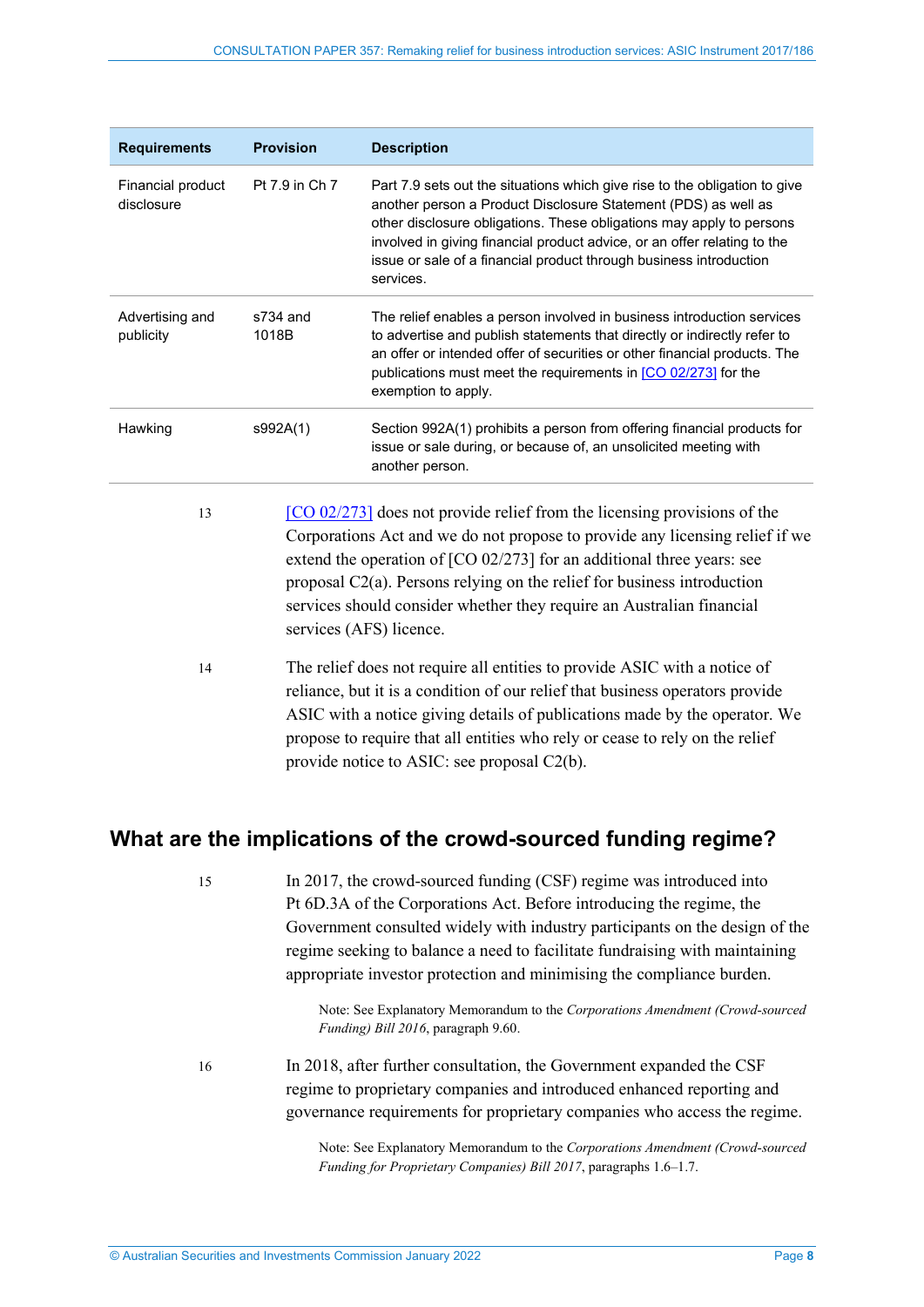- <span id="page-8-1"></span>17 The CSF regime aims to facilitate flexible and low-cost access to capital for small to medium sized unlisted companies while ensuring adequate protections for retail investors: see [Regulatory Guide 261](https://asic.gov.au/regulatory-resources/find-a-document/regulatory-guides/rg-261-crowd-sourced-funding-guide-for-companies/) *Crowd-sourced funding: Guide for companies* (RG 261) at RG 261.5.
- 18 These investor protections include:
	- (a) supervision by a licensed CSF intermediary with gatekeeper obligations;
	- (b) a cap of \$5 million on the amount that may be raised in a 12-month period (including any reliance on s708(1) and 708(10));
	- (c) disclosure requirements;
	- (d) a \$10,000 cap on investment by retail clients; and
	- (e) cooling-off rights for retail clients.
- 19 The CSF regime appears to be operating efficiently and reliance on the regime appears to be increasing. However, the CSF regime does not fully cover business introduction services permitted by the relief. For example, the CSF regime is restricted to offers of fully paid-up shares in a company and, therefore, does not extend to offers of scheme interests.

# <span id="page-8-2"></span><span id="page-8-0"></span>**How do the design and distribution obligations apply?**

20 Issuers of financial products (e.g. scheme interests) are required to comply with the design and distribution obligations in Pt 7.8A of the Corporations Act.

> Note: Generally, fully paid ordinary shares in a company (including a foreign company) are excluded from the design and distribution obligations (unless the company is an investment company or intends the shares to be converted to preference shares). [Regulatory Guide 274](https://asic.gov.au/regulatory-resources/find-a-document/regulatory-guides/rg-274-product-design-and-distribution-obligations/) *Product design and distribution obligations* (RG 274) explains these requirements in more detail.

21 Issuers must prepare a target market determination (TMD) whenever they are required to prepare a disclosure document under Pt 6D.2 of the Corporations Act or a PDS under Pt 7.9: s994B(1)(a)–(b). The TMD must be made before any person engages in 'retail product distribution conduct' in relation to the product: s994B(2).

> Note: For the meaning of 'retail product distribution conduct', se[e RG 274](https://asic.gov.au/regulatory-resources/find-a-document/regulatory-guides/rg-274-product-design-and-distribution-obligations/) at RG 274.29– RG 274.31.

22 An issuer of a product who is required to make a TMD must take reasonable steps that will, or are reasonably likely to, result in distribution being consistent with the TMD: s994E(1). An issuer must review a TMD periodically and as necessary (e.g. where a review trigger occurs): see  $s994C(2)–(5)$ .

> Note: For further explanation of what is necessary in reviewing a TMD, se[e RG 274](https://asic.gov.au/regulatory-resources/find-a-document/regulatory-guides/rg-274-product-design-and-distribution-obligations/) at RG 274.148–RG 274.156.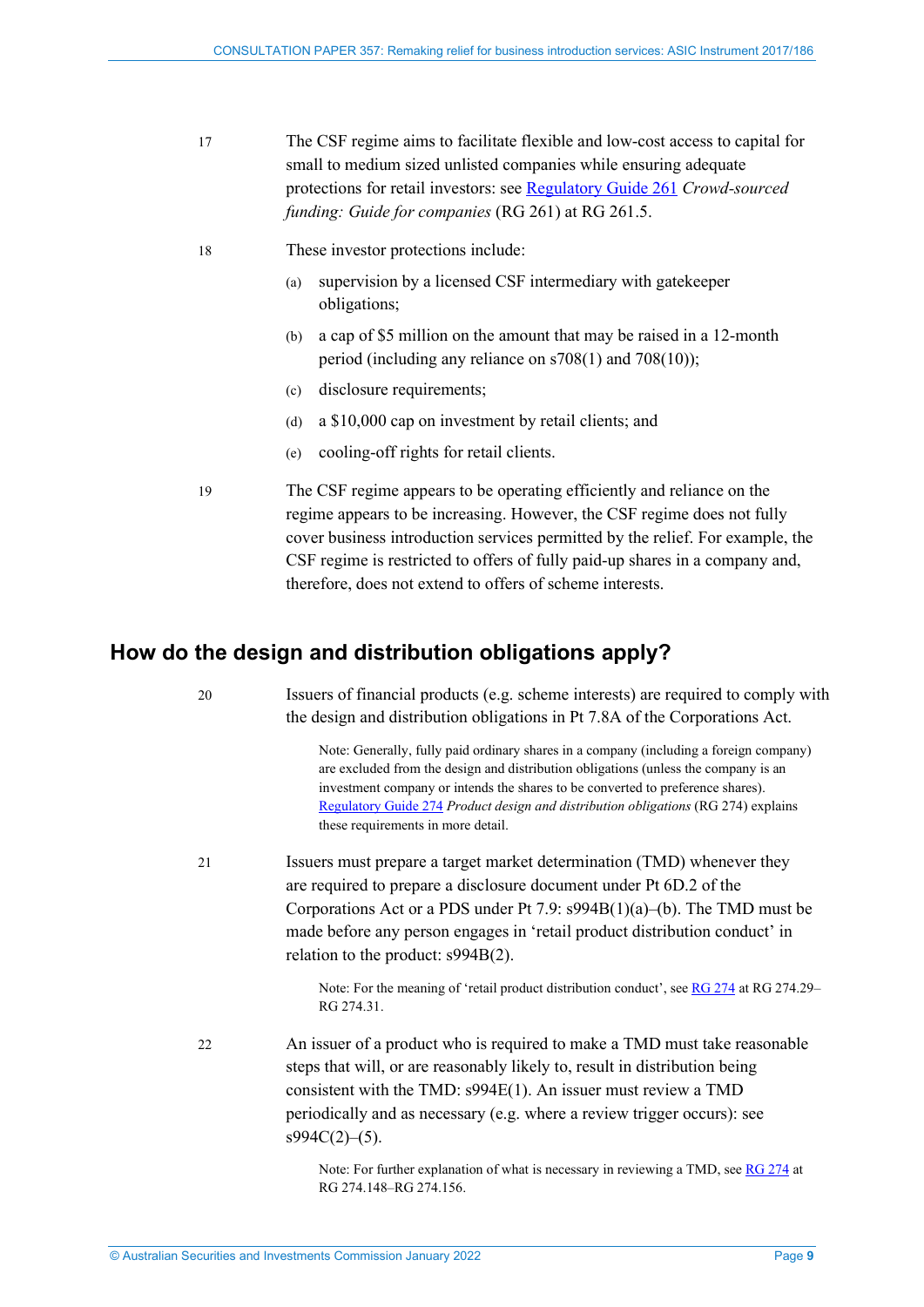- 23 There is a general prohibition on engaging in retail product distribution conduct in relation to a product that requires a TMD and that is on offer for acquisition by issue, or for regulated sale, unless a TMD has been made: s994D.
- 24 When a TMD has been made and where the product is on offer for acquisition by issue, or for regulated sale, regulated persons who engage in retail product distribution conduct ('distributors') in relation to the product must take reasonable steps that will, or are reasonably likely to, result in distribution of the product being consistent with the TMD: s994E(3). Personal advice is excluded from this requirement: see s994E(3) and 994A(1) (definition of 'excluded conduct').
- 25 Distributors of financial products also have certain record-keeping and reporting requirements which also apply to persons who provide personal advice: see s994F(3).
- 26 We have noted in [RG 274](https://asic.gov.au/regulatory-resources/find-a-document/regulatory-guides/rg-274-product-design-and-distribution-obligations/) at RG 274.32, that issuers and distributors must implement and maintain robust and effective product governance arrangements to ensure they comply with the design and distribution obligations.
- <span id="page-9-0"></span>27 The requirement to comply with the design and distribution obligations, in some cases, follows from the requirement to provide disclosure. However, if we grant relief from the requirement to provide disclosure, relief from the design and distribution obligations does not automatically follow: see RG [274](https://asic.gov.au/regulatory-resources/find-a-document/regulatory-guides/rg-274-product-design-and-distribution-obligations/) at RG 274.252.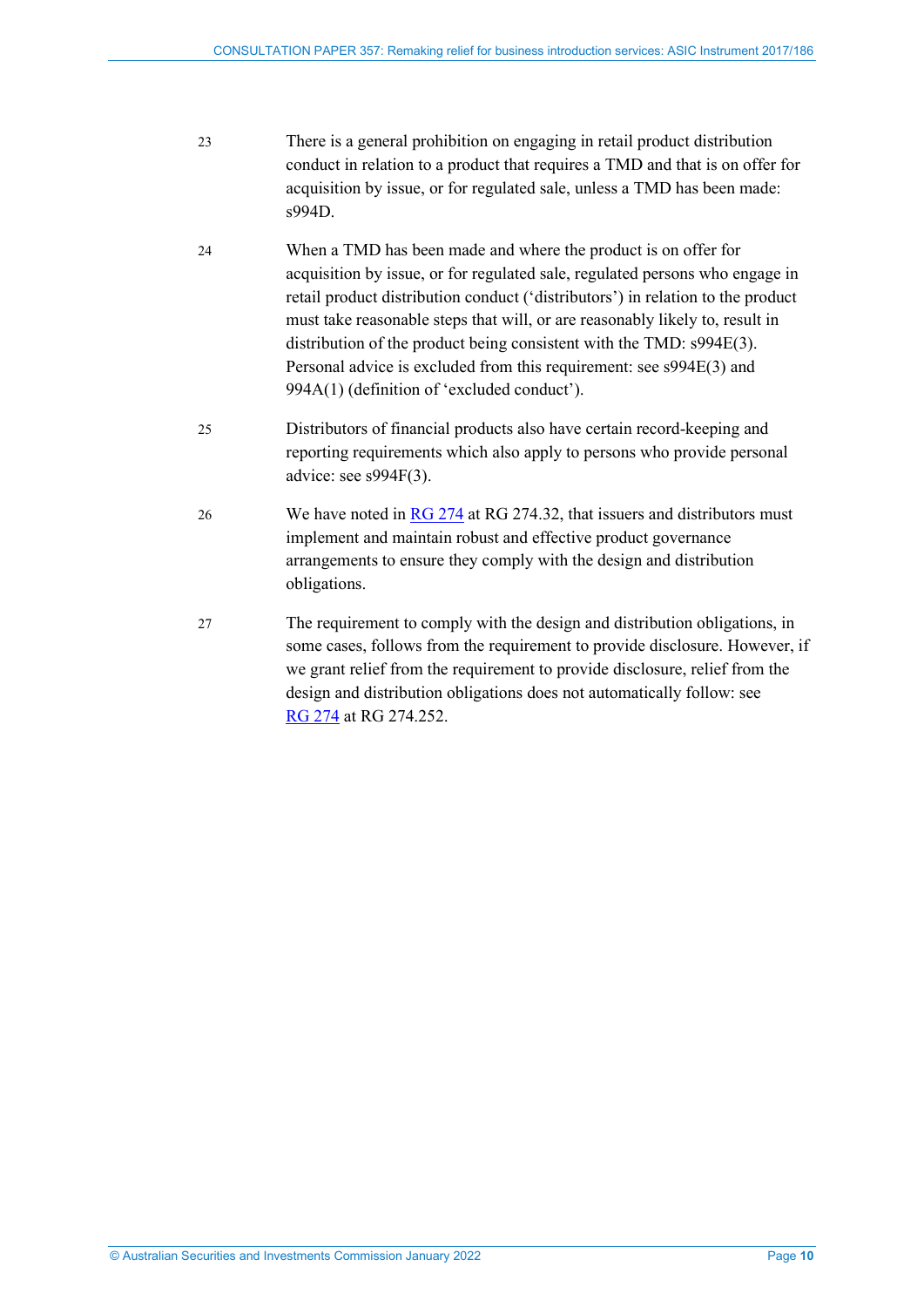# <span id="page-10-0"></span>**C Our proposals**

#### **Key points**

We propose to amend the relief for business introduction services in ASIC Instrument 2017/186, which is due to expire on 1 April 2022.

After considering the impact of the CSF regime on the relief, and the introduction of the design and distribution obligations, we propose to:

- allow the relief for Ch 6D securities to expire;
- extend the relief for scheme interests to 1 April 2025; and
- amend the relief to clarify that the design and distribution obligations apply to business introduction services.

### <span id="page-10-1"></span>**Allowing the relief for Ch 6D securities to expire**

#### **Proposal**

**C1** We have reached the preliminary view that the relief should sunset in relation to Ch 6D securities because the CSF regime allows companies to raise funds with appropriate investor protection features introduced by Parliament. If the relief in relation to Ch 6D is allowed to sunset, the relief in relation to Ch 2L will also be allowed to sunset (since debentures are a form of security under Ch 6D): see s700 and 761A.

#### *Your feedback*

- C1Q1 Do you agree with our proposal to allow the relief in relation to Ch 2L and Ch 6D to sunset? Why or why not?
- C1Q2 Have you previously relied on the relief for business introduction services relating to Ch 6D securities? If so, please provide details of any funds raised and when the fundraising occurred.
- C1Q3 Will our proposal significantly impede the ability of companies to raise funds? If so, please explain why the CSF regime is not an appropriate alternative for raising funds.
- C1Q4 Will our proposal have a significant impact on the ability of persons to sell securities in reliance on the relief?
- C1Q5 If you have operated a business introduction service under the relief in relation to Ch 6D securities, do you intend to obtain an AFS licence to operate as a CSF intermediary if the relief sunsets? If not, please explain why.
- C1Q6 Should we provide transitional relief for business introduction services that rely on the relief for Ch 6D securities? If so, would six months be sufficient? If not, why not and what transitional period would be sufficient?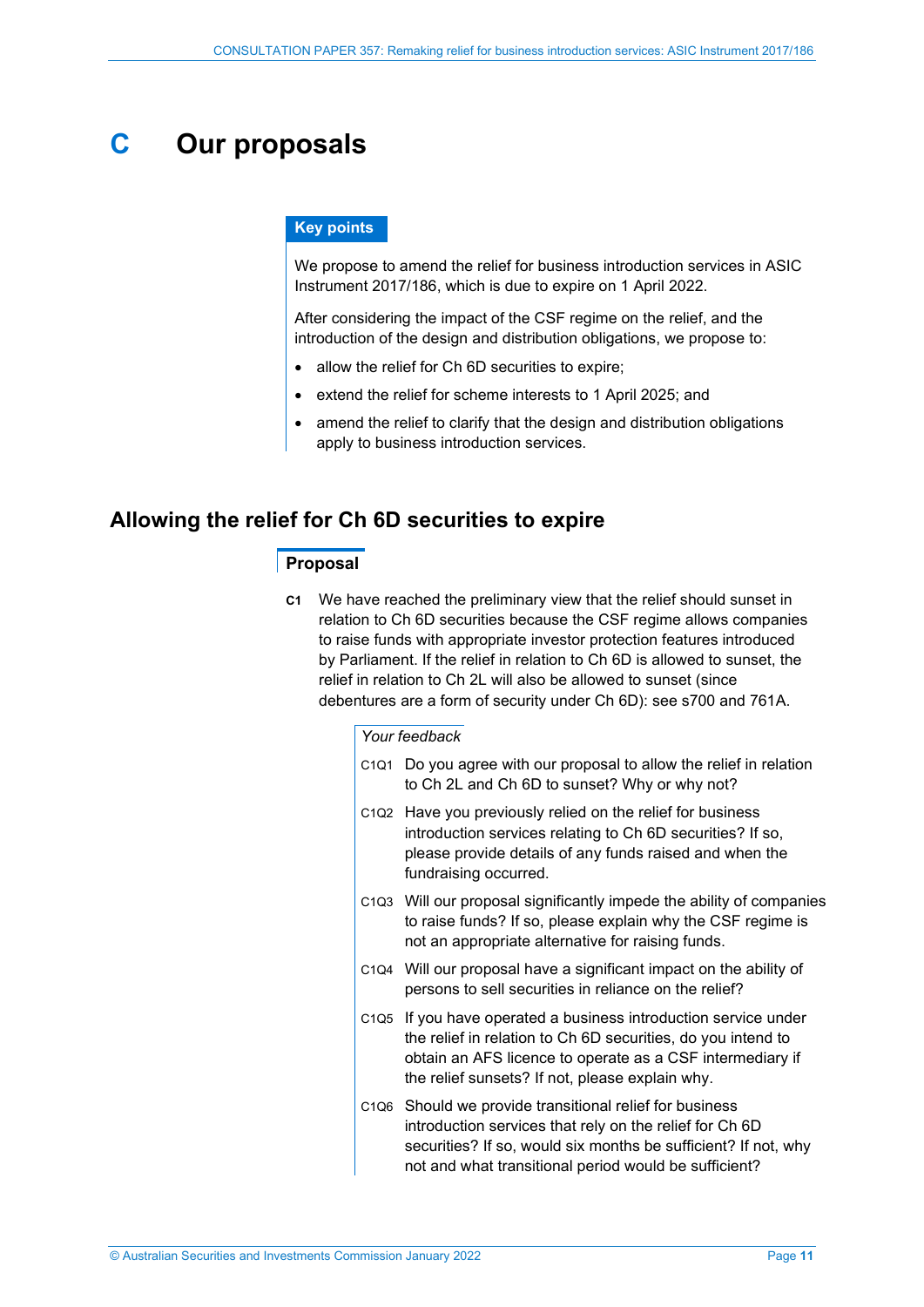| C1Q7 If the relief for Ch 6D securities is extended (which is not |
|-------------------------------------------------------------------|
| our current proposal), should it only be available for            |
| companies or offers that are not eligible to rely on the CSF      |
| regime? Please provide reasons for your response.                 |

- C1Q8 What are the anticipated costs associated with our proposal to allow the Ch 6D relief to sunset? Please provide details of one-off and/or annual costs as applicable.
- C1Q9 Do you have any other comments about the proposal?

### **Rationale**

 $\overline{1}$ 

- 28 We reviewed the impact of the CSF regime on the relief and have formed the preliminary view that there is significant overlap between their aims. For example, both regimes are intended to help SMEs efficiently raise up to \$5 million per year.
- 29 We have formed the preliminary view that the CSF regime provides an effective way for these companies to raise funds, with appropriate protections for retail investors determined by Parliament after extensive consultation with industry participants: see paragraphs [15](#page-7-1)[–17.](#page-8-1)
- 30 The CSF regime is available for both public and proprietary companies who satisfy the eligibility requirements in s738H of the Corporations Act. These eligibility requirements include:
	- (a) the company's principal place of business is in Australia;
	- (b) a majority of the directors ordinarily reside in Australia;
	- (c) the company has consolidated gross assets of less than \$25 million and consolidated annual revenue of less than \$25 million.
- 31 The CSF eligibility requirements are therefore broad. Although listed companies are not eligible to rely on the CSF regime, these companies have a range of other options for low-cost fundraising. Investment companies are also unable to rely on the CSF regime because Parliament has determined that it would be inappropriate for them to rely on the lower disclosure environment to raise funds.

Note: See Explanatory Memorandum to the *Corporations Amendment (Crowd-sourced Funding) Bill 2016*, paragraphs 2.29–2.30.

- 32 The CSF regime is intentionally restricted to offers of ordinary shares but can be expanded to other securities via regulation if the Government considers this is warranted.
- 33 Through this consultation, we are seeking further information about the extent to which companies have raised funds under the relief and why companies may choose to rely on the relief to raise funds rather than using the CSF regime.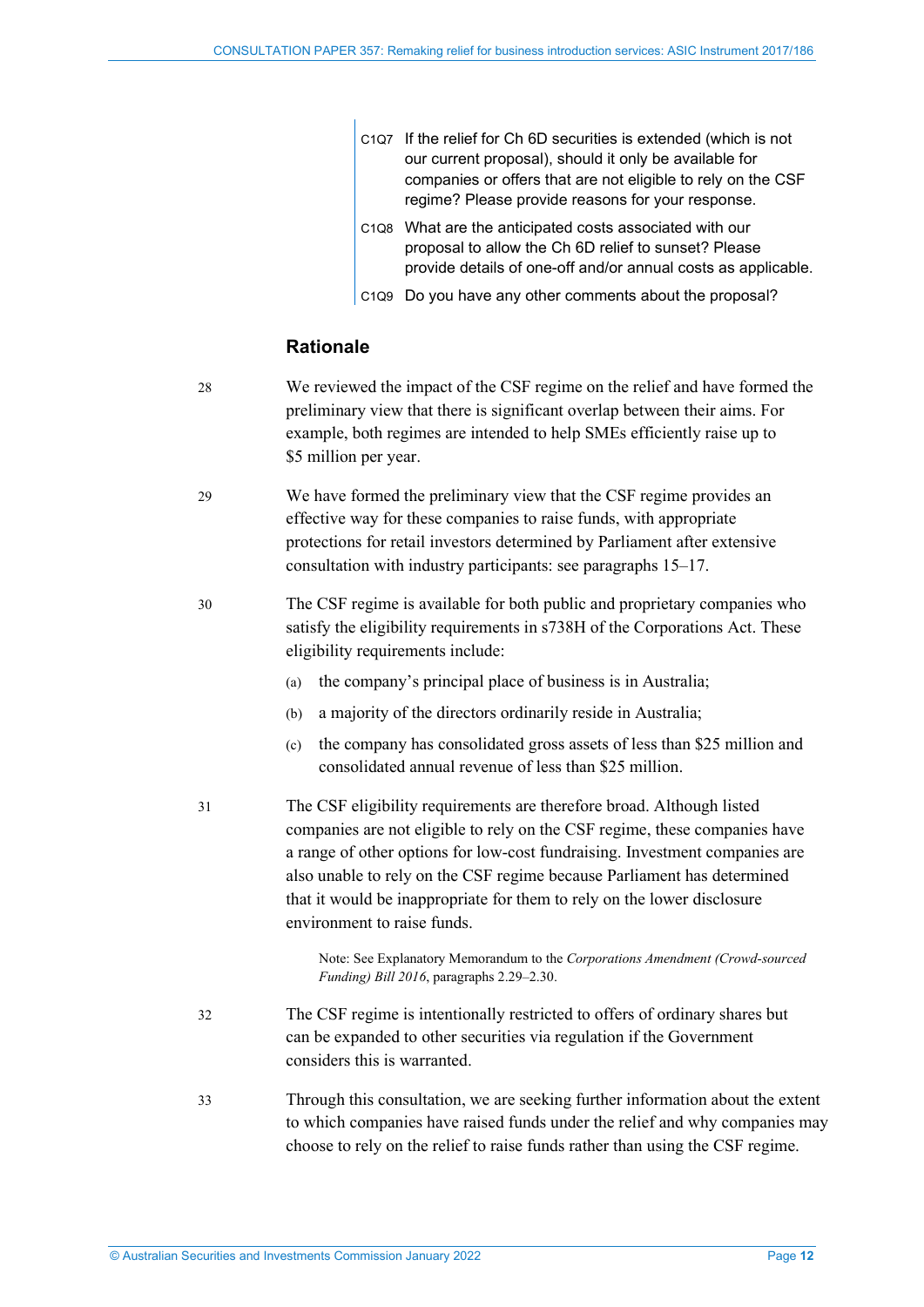34 Although the primary aim of the relief is to facilitate low-cost fundraising by companies, we also seek to understand the impact on persons who provide business introduction services if the Ch 6D relief is allowed to sunset.

### <span id="page-12-2"></span><span id="page-12-1"></span><span id="page-12-0"></span>**Extending the relief for scheme interests**

### **Proposal**

- **C2** We propose to:
	- (a) continue the relief in relation to scheme interests for a maximum period of three years, with some changes to the policy settings;
	- (b) require all persons who rely on the relief from 1 April 2022 to provide usage information to ASIC;
	- (c) update legislative references and definitions; and
	- (d) correct any minor drafting errors.

#### *Your feedback*

- C2Q1 Do you agree with this proposal? Why or why not?
- C2Q2 Did you rely on the relief? If you did:
	- (a) how often did you rely on the relief; and
	- (b) how much money did you raise in reliance on the relief from the date of reliance to date?
- C2Q3 What are the anticipated costs associated with complying with the proposed requirement to notify ASIC of your reliance on the relief? Please provide details of one-off and/or annual costs as applicable.
- C2Q4 Do you have any other comments about the proposal?

### **Rationale**

- 35 ASIC has reached a preliminary view that the relief for scheme interests is operating effectively and efficiently and continues to form a necessary and useful part of the legislative framework for managed investment schemes, particularly as these entities recover from the impact of the COVID-19 pandemic. 36 To preserve the effect of the relief beyond the expiry date of 1 April 2022, we propose to continue the relief in relation to scheme interests for a maximum period of three years, with some changes to the policy settings. The changes account for the effect of the design and distribution obligations in Pt 7.8A of the Corporations Act: see paragraphs [20](#page-8-2)[–27](#page-9-0) and proposal [C3.](#page-13-1)
- 37 We do not intend to continue the relief after the expiration of three years.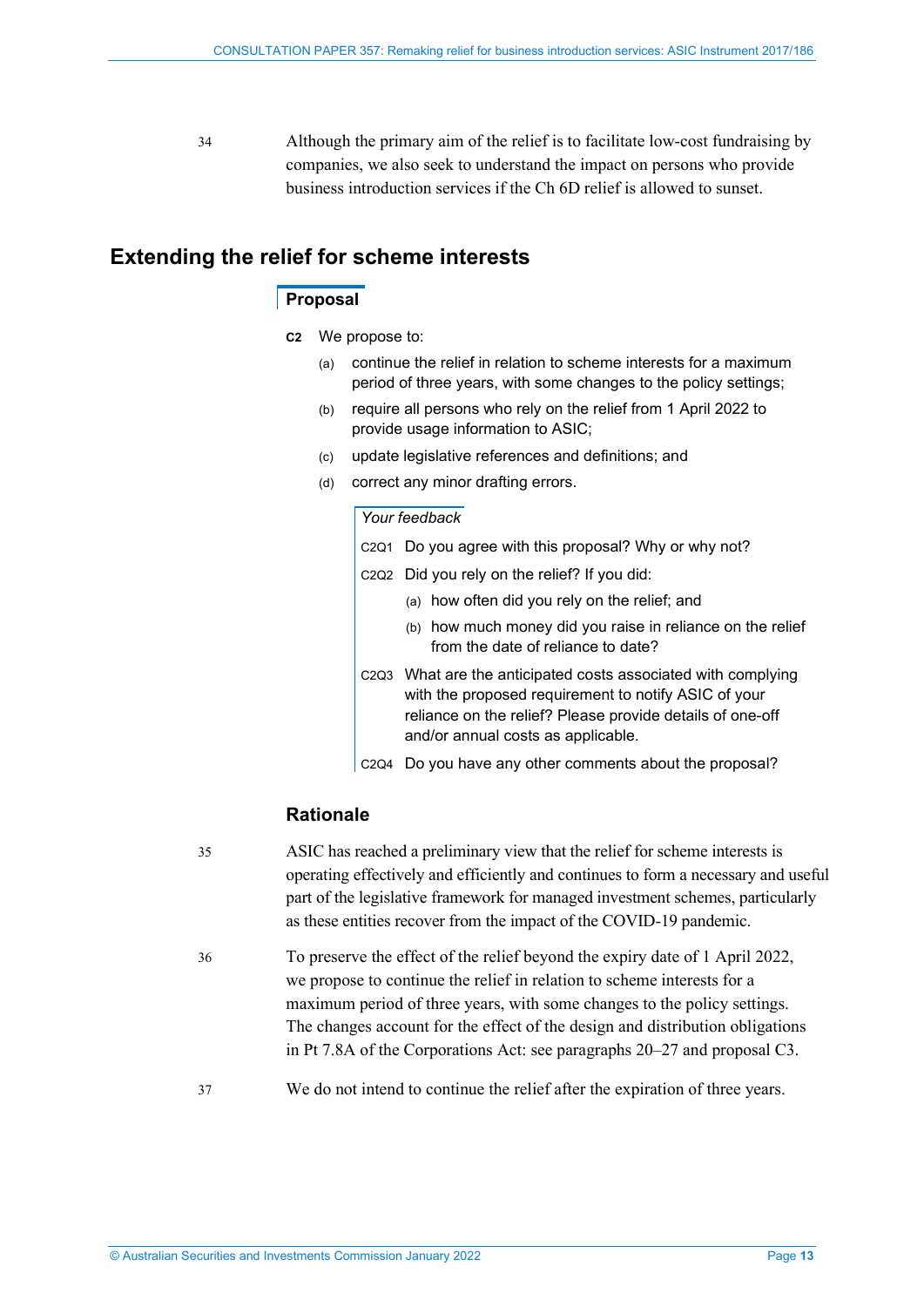#### **Policy rationale remains relevant in post-pandemic recovery**

| 38 | The purpose of the relief is to facilitate the growth of small and medium<br>sized enterprises (SMEs) by:                                                                                                                                                                                              |  |  |
|----|--------------------------------------------------------------------------------------------------------------------------------------------------------------------------------------------------------------------------------------------------------------------------------------------------------|--|--|
|    | reducing the regulatory and cost burden of small-scale fundraising; and<br>(a)                                                                                                                                                                                                                         |  |  |
|    | providing commercial certainty by clarifying the extent to which the<br>(b)<br>law regulates business introduction services.                                                                                                                                                                           |  |  |
| 39 | The relief is also intended to help facilitate investment by opening up the<br>pool of investors that can invest in an SME.                                                                                                                                                                            |  |  |
| 40 | We have formed the preliminary view that the original policy rationale of the<br>relief remains relevant for entities who cannot rely on the CSF regime as<br>they seek to recover from the impact of the COVID-19 pandemic.                                                                           |  |  |
| 41 | ASIC has committed to promoting economic recovery as one of our key<br>strategic policies. Extending relief for business introduction services is<br>consistent with ASIC's commitment to supporting Australia's economic<br>recovery from the COVID-19 pandemic.                                      |  |  |
|    | Information about reliance on relief for business introduction services                                                                                                                                                                                                                                |  |  |
| 42 | The extent of reliance on the relief is unclear because there has been no<br>requirement for all entities relying on the relief to inform ASIC about their<br>use of the relief.                                                                                                                       |  |  |
| 43 | To improve information about reliance, we propose to introduce a<br>requirement that persons who rely or cease to rely on the relief from 1 April<br>2022 provide notice to ASIC. Any notice should include the name of the<br>person relying or ceasing to rely on the relief and be sent by email to |  |  |

# <span id="page-13-1"></span><span id="page-13-0"></span>**Clarifying that the design and distribution obligations apply**

[applications@asic.gov.au.](mailto:applications@asic.gov.au)

### **Proposal**

**C3** We propose to amend the relief to clarify that the design and distribution obligations apply to conduct covered by the relief.

#### *Your feedback*

- C3Q1 Do you agree with this proposal? Why or why not?
- C3Q2 Are there any practical problems associated with complying with the design and distribution obligations in relation to any aspect of business introduction services? If so, please give details.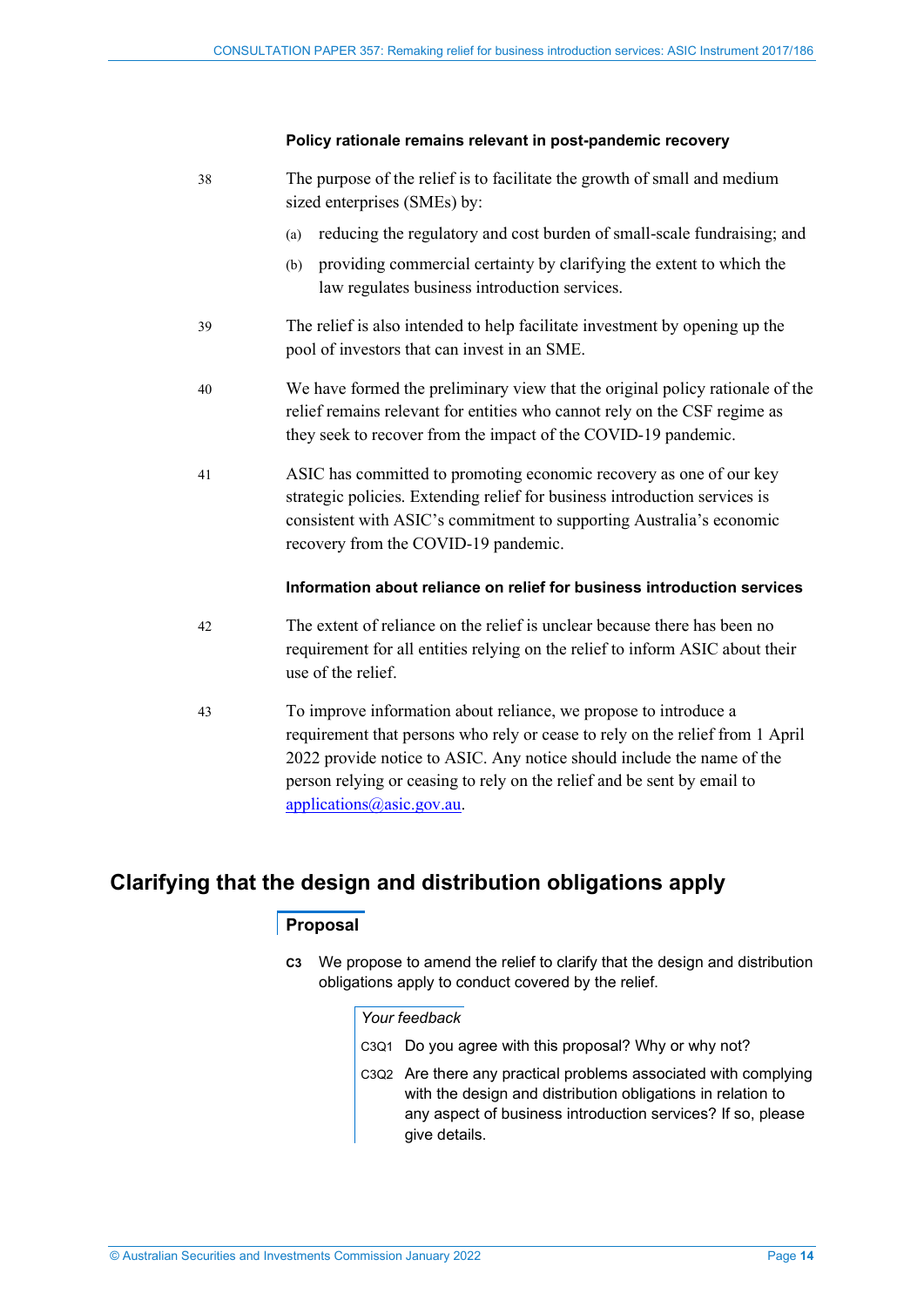| C3Q3 Are you complying, or do you expect to comply in the next |  |  |
|----------------------------------------------------------------|--|--|
| six months, with the design and distribution obligations for   |  |  |
| financial products you issue or distribute, including          |  |  |
| products initially offered under the relief? If not, why not?  |  |  |
|                                                                |  |  |

- C3Q4 Are you offering products which are subject to a TMD?
- C3Q5 Are you engaging in retail product distribution conduct? If not, why not?
- C3Q6 What transitional period is required to comply with the design and distribution obligations? Would six months be sufficient? Please provide reasons.
- C3Q7 What are the anticipated costs of complying with the design and distribution obligations? Please provide details of oneoff and/or annual costs as applicable.
- C3Q8 Do you have any other comments about the proposal?

### **Rationale**

| 44 | The design and distribution obligations in Pt 7.8A of the Corporations Act<br>aim to improve the design and distribution of financial products by requiring<br>financial product firms to develop products that meet the needs of consumers<br>in their target market, and to direct distribution to that target market.                                                                        |
|----|-------------------------------------------------------------------------------------------------------------------------------------------------------------------------------------------------------------------------------------------------------------------------------------------------------------------------------------------------------------------------------------------------|
| 45 | The obligations require issuers and distributors to develop and maintain<br>effective product governance arrangements across the life cycle of financial<br>products to ensure consumers are receiving products that are likely to be<br>consistent with their likely objectives, financial situation and needs.                                                                                |
| 46 | These obligations apply broadly and cover most products across all sectors<br>of the financial services market, including scheme interests and securities<br>(but excluding most fully-paid ordinary shares): see RG 274 at RG 274.20-<br>RG 274.24 and Figure 1.                                                                                                                               |
| 47 | ASIC's position is that the design and distribution obligations should apply<br>to the conduct covered by the relief, consistent with the policy settings<br>introduced by Parliament.                                                                                                                                                                                                          |
| 48 | Our proposal is for the instrument to remove the uncertainty around the<br>application of the design and distribution obligations in relation to business<br>introduction services and clarify that the design and distribution obligations<br>apply to persons who rely on the relief where they would need to presently<br>comply with the obligations under Pt 7.8A of the Corporations Act. |
| 49 | The revised policy settings will continue to facilitate the growth of SMEs by<br>reducing the regulatory and cost burden of small-scale fundraising, while<br>requiring firms to adhere to product governance requirements under Pt 7.8A.<br>The design and distribution obligations will help ensure high-risk investment<br>opportunities are directed to appropriate consumers.              |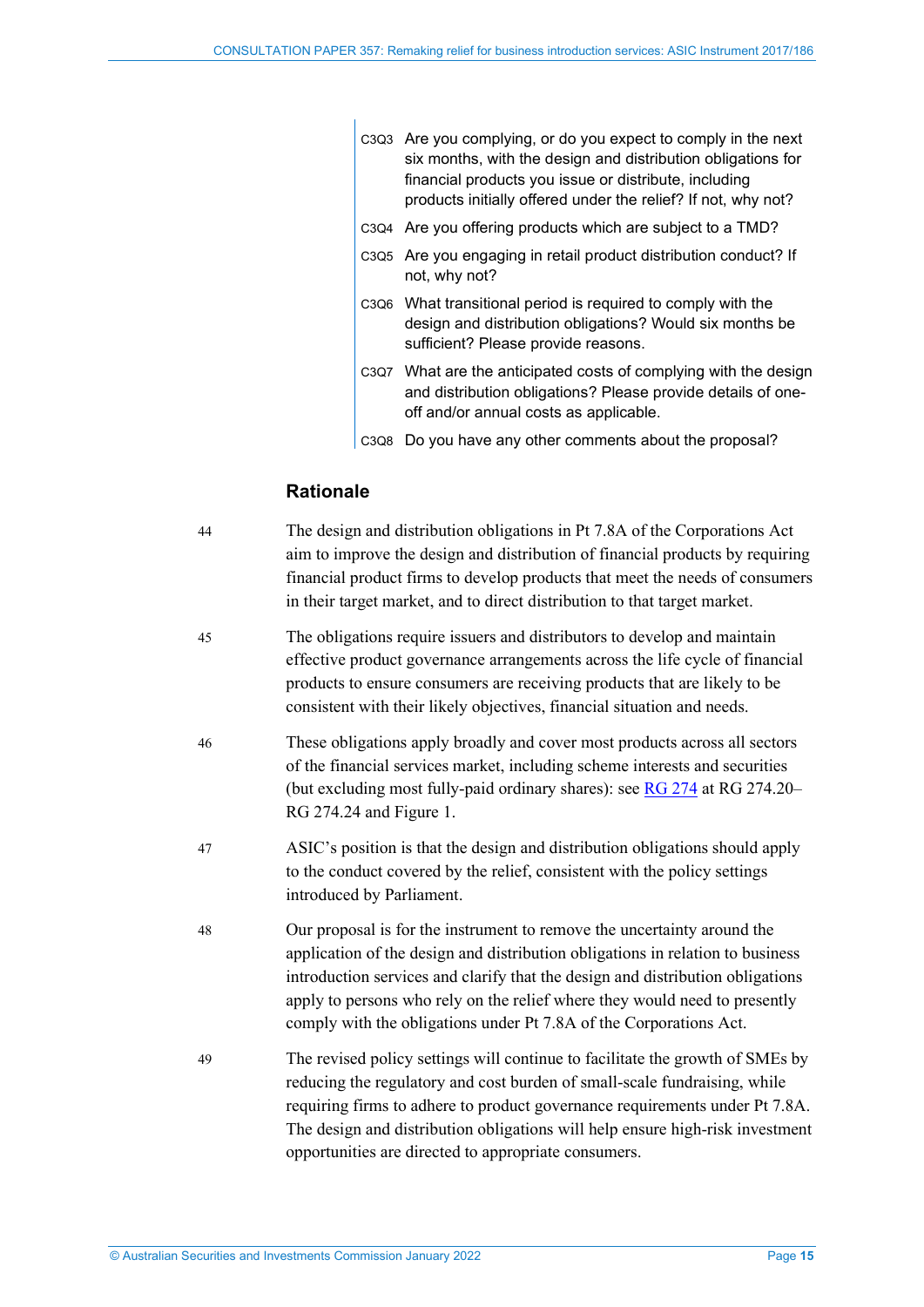# <span id="page-15-0"></span>**D Regulatory and financial impact**

- 50 In developing the proposals in this paper, we have carefully considered their regulatory and financial impact. On the information currently available to us we think they will strike an appropriate balance between:
	- (a) reducing the regulatory and cost burden of small-scale fundraising in a post-pandemic recovery; and
	- (b) providing commercial certainty by clarifying the extent to which the law regulates business introduction services, in particular with regard to the design and distribution obligations.
- 51 Before settling on a final policy, we will comply with the Australian Government's regulatory impact analysis (RIA) requirements by:
	- (a) considering all feasible options, including examining the likely impacts of the range of alternative options which could meet our policy objectives;
	- (b) if regulatory options are under consideration, notifying the Office of Best Practice Regulation (OBPR); and
	- (c) if our proposed option has more than minor or machinery impact on business or the not-for-profit sector, preparing a Regulation Impact Statement (RIS).
- 52 All RISs are submitted to the OBPR for approval before we make any final decision. Without an approved RIS, ASIC is unable to give relief or make any other form of regulation, including issuing a regulatory guide that contains regulation.
- 53 To ensure that we are in a position to properly complete any required RIS, please give us as much information as you can about our proposals or any alternative approaches, including:
	- (a) the likely compliance costs;
	- (b) the likely effect on competition; and
	- (c) other impacts, costs and benefits.

See 'The consultation process', p. [4.](#page-3-1)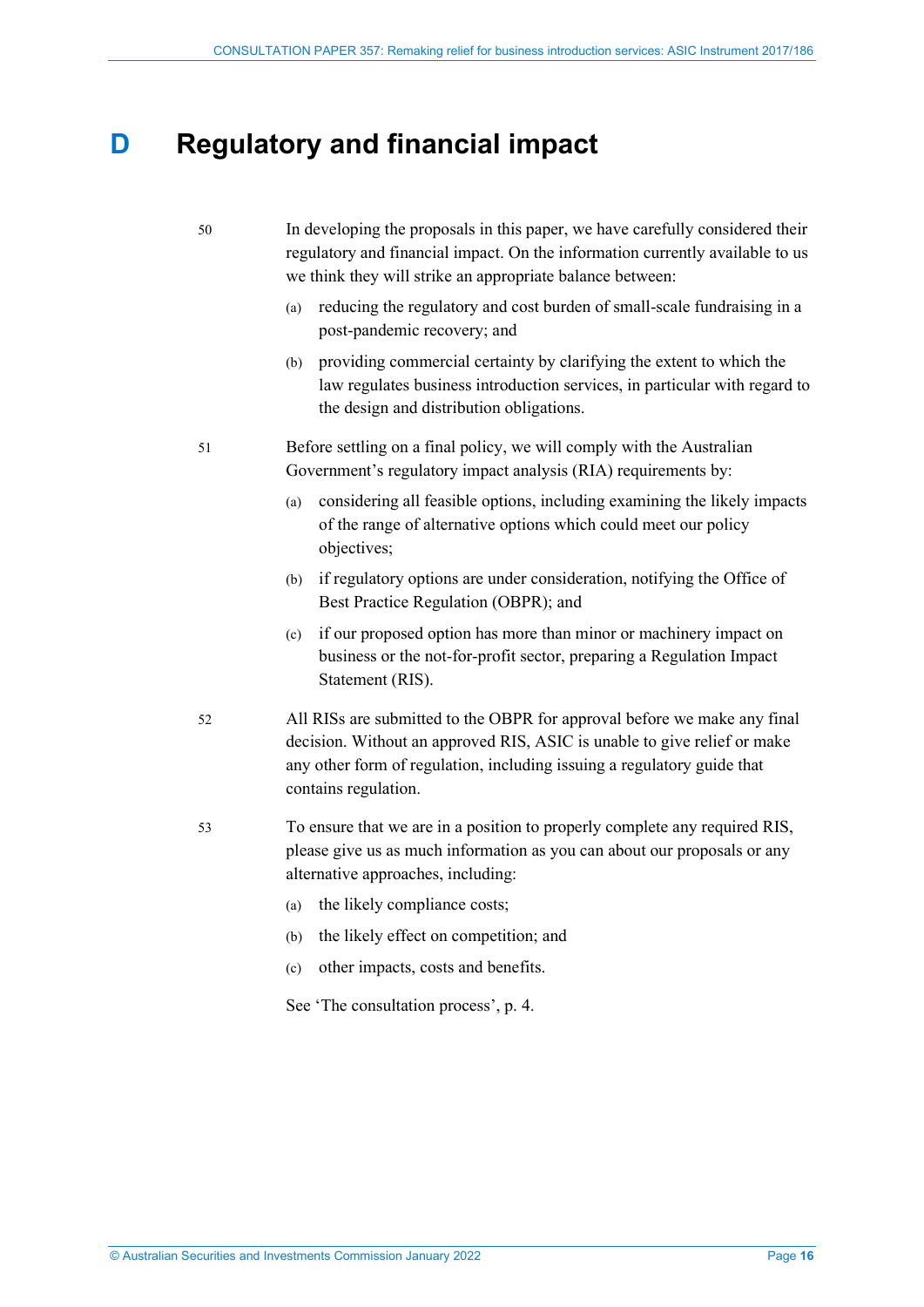# <span id="page-16-0"></span>**Key terms**

| <b>Term</b>                        | <b>Meaning in this document</b>                                                                                                                                                           |
|------------------------------------|-------------------------------------------------------------------------------------------------------------------------------------------------------------------------------------------|
| AFS licence                        | An Australian financial services licence under s913B of<br>the Corporations Act that authorises a person who carries<br>on a financial services business to provide financial<br>services |
|                                    | Note: This is a definition contained in s761A.                                                                                                                                            |
| ASIC                               | Australian Securities and Investments Commission                                                                                                                                          |
| <b>ASIC Instrument</b><br>2017/186 | ASIC Corporations (Repeal and Transitional) Instrument<br>2017/186                                                                                                                        |
| <b>ASIC Instrument</b><br>2019/216 | ASIC Corporations (Amendment) Instrument 2019/216                                                                                                                                         |
| business introduction<br>service   | A business that has as one of its objects the promotion or<br>encouragement of investment in SMEs                                                                                         |
|                                    | Note: This is a definition contained in [CO 02/273],<br>Interpretation, item 1.                                                                                                           |
| Ch 6D (for example)                | A chapter of the Corporations Act (in this example<br>numbered 6D)                                                                                                                        |
| [CO 02/273]                        | ASIC Class Order [02/273] Business introduction services<br>Note: Legislative instruments made from 2015 are referred to<br>as ASIC instruments.                                          |
| <b>Corporations Act</b>            | Corporations Act 2001, including regulations made for the<br>purposes of that Act                                                                                                         |
| Corporations<br>Regulations        | <b>Corporations Regulations 2001</b>                                                                                                                                                      |
| CSF intermediary                   | An AFS licensee whose licence expressly authorises the<br>licensee to provide a crowd-funding service                                                                                     |
|                                    | Note: See s738C of the Corporations Act.                                                                                                                                                  |
| CSF offer                          | An offer of ordinary shares that is made under the CSF<br>regime in Pt 6D.3A of the Corporations Act                                                                                      |
|                                    | Note: See s738B of the Corporations Act.                                                                                                                                                  |
| CSF regime                         | The statutory regime for crowd-sourced funding in<br>Pt 6D.3A of the Corporations Act regulating CSF offers                                                                               |
| Div 2 (for example)                | A division of the Corporations Act (in this example<br>numbered 2)                                                                                                                        |
| OBPR                               | Office of Best Practice Regulation                                                                                                                                                        |
| offer                              | An invitation to apply for a financial product                                                                                                                                            |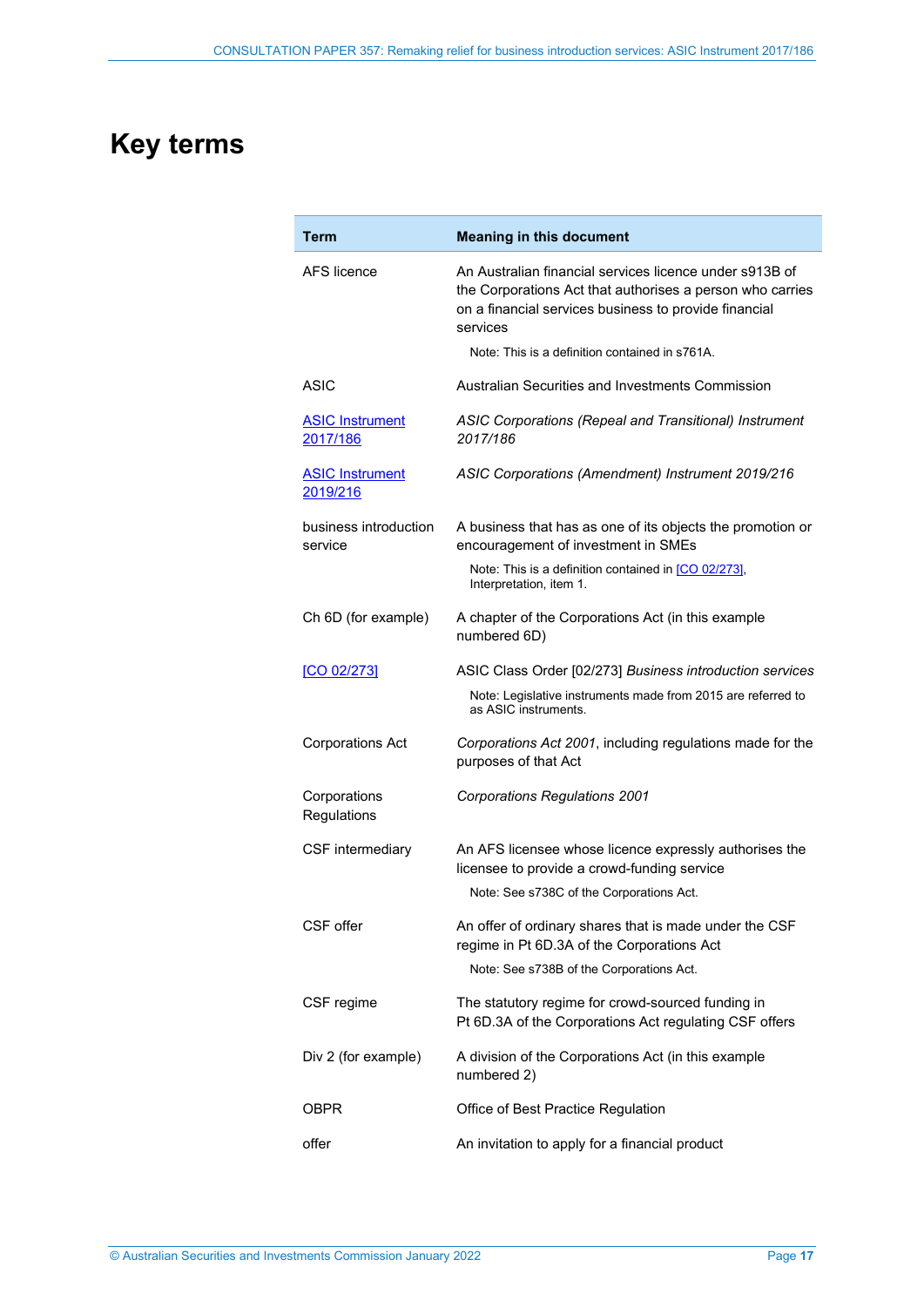| <b>Term</b>            | <b>Meaning in this document</b>                                                                                                                                                                          |
|------------------------|----------------------------------------------------------------------------------------------------------------------------------------------------------------------------------------------------------|
| <b>PDS</b>             | A Product Disclosure Statement—a document that must<br>be given to a retail client for the offer or issue of a<br>financial product in accordance with Div 2 of Pt 7.9 of the<br><b>Corporations Act</b> |
|                        | Note: See s761A for the exact definition.                                                                                                                                                                |
| Pt 7.9 (for example)   | A part of the Corporations Act (in this example numbered<br>7.9)                                                                                                                                         |
| relief                 | [CO 02/273] as preserved by ASIC Instrument 2017/186,<br>unless otherwise specified                                                                                                                      |
| <b>RIS</b>             | <b>Regulation Impact Statement</b>                                                                                                                                                                       |
| s992A (for example)    | A section of the Corporations Act (in this example<br>numbered 992A)                                                                                                                                     |
| scheme interest        | An interest in a managed investment scheme                                                                                                                                                               |
| <b>SME<sub>s</sub></b> | Small and medium sized enterprises—a business which<br>employs up to 250 employees (counting any part-time<br>employee as an appropriate fraction of a full-time<br>equivalent)                          |
|                        | Note: This is a definition contained in [CO 02/273],<br>Interpretation, item 1.                                                                                                                          |
| sunsetting             | The practice of specifying a date at which a given<br>regulation or legislative instrument will cease to have<br>effect                                                                                  |
| <b>TMD</b>             | Has the meaning given in s944B of the Corporations Act                                                                                                                                                   |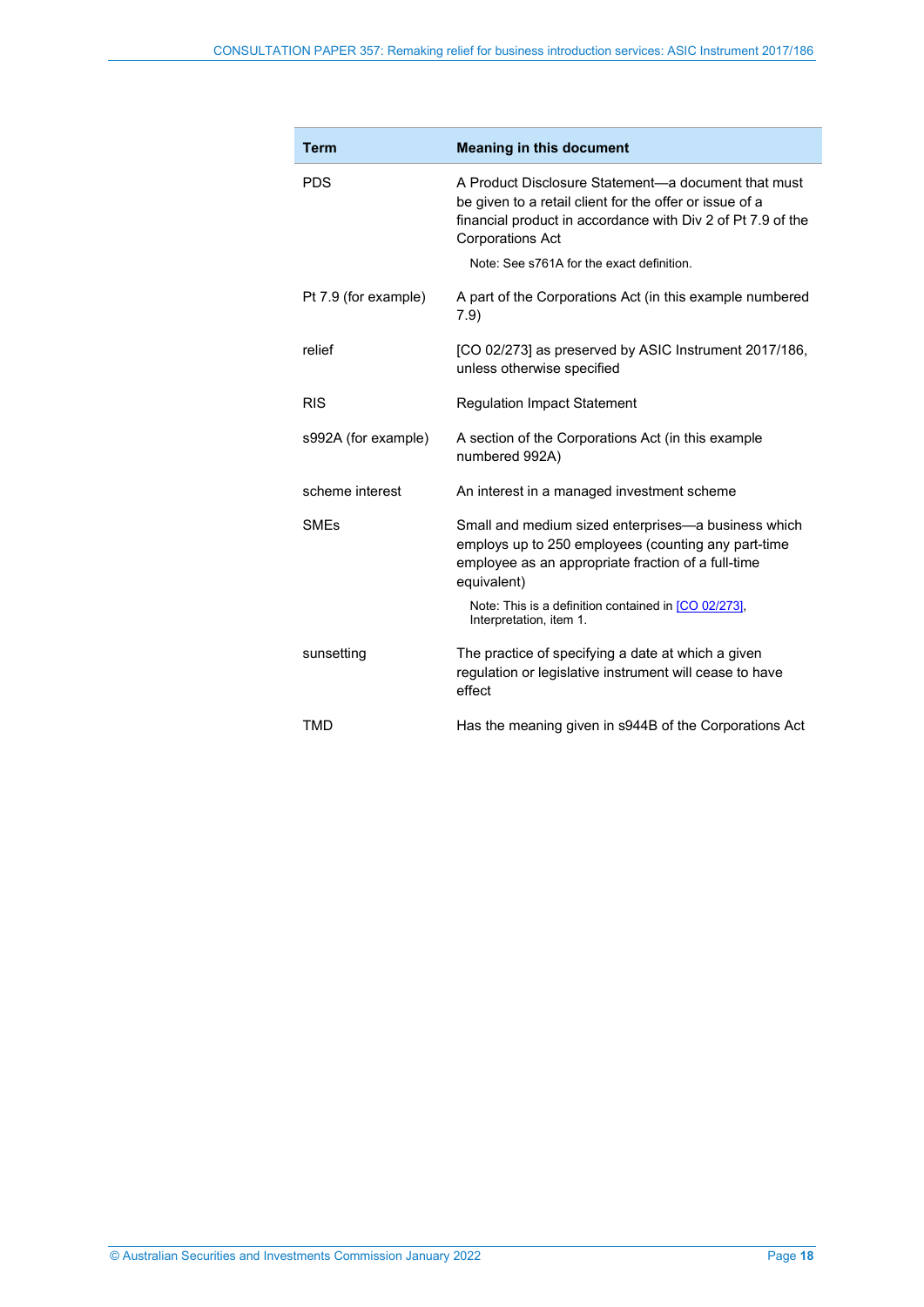# <span id="page-18-0"></span>**List of proposals and questions**

C1 We have reached the preliminary view that the relief should sunset in relation to Ch 6D securities because the CSF regime allows companies to raise funds with appropriate investor protection features introduced by Parliament. If the relief in relation to Ch 6D is allowed to sunset, the relief in relation to Ch 2L will also be allowed to sunset (since debentures are a form of security under Ch 6D): see s700 and 761A.

#### **Proposal Your feedback**

- C1Q1 Do you agree with our proposal to allow the relief in relation to Ch 2L and Ch 6D to sunset? Why or why not?
- C1Q2 Have you previously relied on the relief for business introduction services relating to Ch 6D securities? If so, please provide details of any funds raised and when the fundraising occurred.
- C1Q3 Will our proposal significantly impede the ability of companies to raise funds? If so, please explain why the CSF regime is not an appropriate alternative for raising funds.
- C1Q4 Will our proposal have a significant impact on the ability of persons to sell securities in reliance on the relief?
- C1Q5 If you have operated a business introduction service under the relief in relation to Ch 6D securities, do you intend to obtain an AFS licence to operate as a CSF intermediary if the relief sunsets? If not, please explain why.
- C1Q6 Should we provide transitional relief for business introduction services that rely on the relief for Ch 6D securities? If so, would six months be sufficient? If not, why not and what transitional period would be sufficient?
- C1Q7 If the relief for Ch 6D securities is extended (which is not our current proposal), should it only be available for companies or offers that are not eligible to rely on the CSF regime? Please provide reasons for your response.
- C1Q8 What are the anticipated costs associated with our proposal to allow the Ch 6D relief to sunset? Please provide details of one-off and/or annual costs as applicable.
- C1Q9 Do you have any other comments about the proposal?